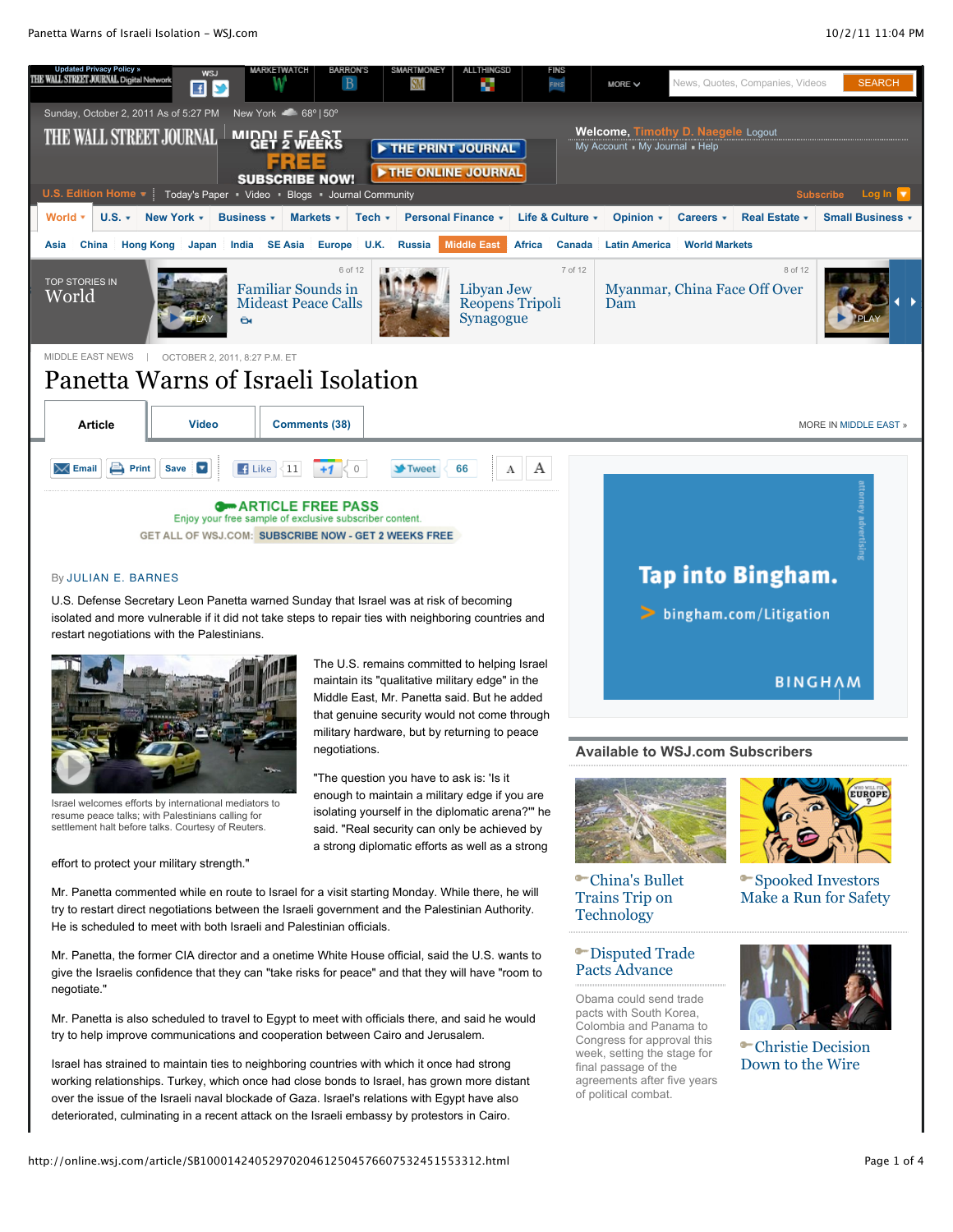**Subscribe Now** 

**Email Newsletters and Alerts**

Get your two-week risk free trial »

The latest news and analysis delivered to your in-box. Check the

Subscribe Now for Full Access to WSJ.com and Get **2 WEEKS FREE SUBSCRIBE NOW WSJ Subscriber's content provides** · Personalized tracking of industries . Heard on the Street: up-to-the-minute news and analysis that affects the markets and industries . Core business news: "What's News" and new "Management" section

Mr. Panetta said that the events of the Arab Spring made it critical for Israel to repair those frayed relationships, and suggested that the start of direct negotiations could be the kind of diplomatic overture that improves ties.

"It is pretty clear at this dramatic time in the Middle East when there have been so many changes that it is not a good situation for Israel to become increasingly isolated. And that is what has happened," Mr. Panetta said.

On Sunday, Israel again appeared to endorse, with qualifications, calls to resume direct negotiations with the Palestinians. Palestinian officials have said they will return to negotiations only after Israel promises to freeze settlement building. U.S. officials last week issued another rebuke to Israel for announcing plans for 1,100 units in southeast Jerusalem, a proposal condemned by Palestinians.

Mr. Panetta insisted the two sides risked nothing by resuming direct talks, and said that would be among the message he delivered in his meetings Monday. He said during negotiations no

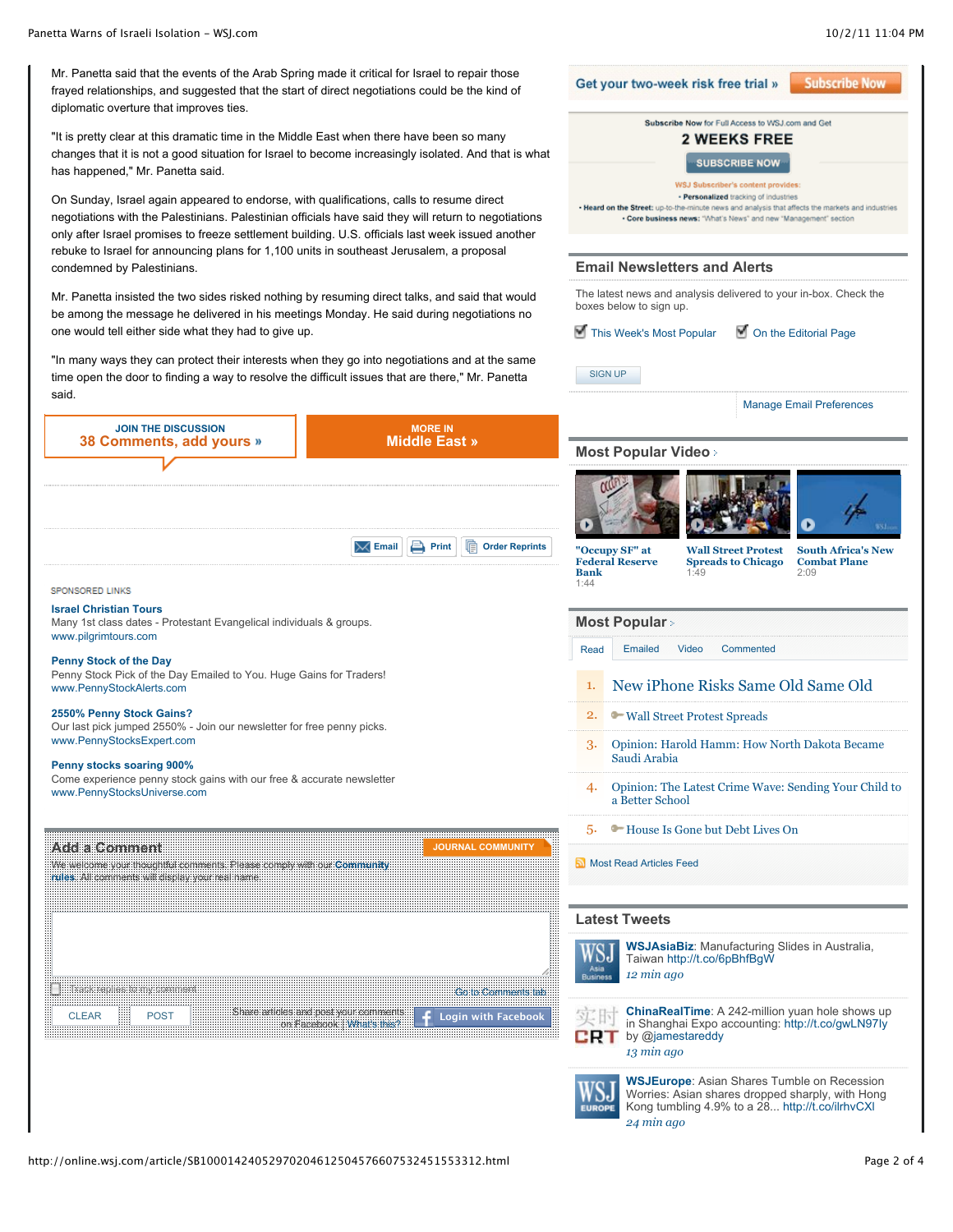

- Help
- Customer Service
- Contact Us
- Global Support
- New on WSJ.com
- Take a Tour
- Print Subscriber Services
- 
- 
- 
- -
- Careers Real Estate
	- Small Business

Personal Finance Life & Culture Opinion Autos

- Student Journal
- Corrections
- SafeHouse Send Us
- Information
- Mobile
- Tablet Edition
- Podcasts
- [RSS Feeds](http://online.wsj.com/rss?mod=WSJ_footer)
- **Journal Community**
- **I** [WSJ on Twitter](http://online.wsj.com/public/page/twitter.html?mod=WSJ_footer)
- **F** [WSJ on Facebook](http://www.facebook.com/wsj)
- **V** [WSJ on Foursquare](http://online.wsj.com/foursquare?mod=WSJ_footer)
- My Journal Portfolio
- WSJ Digital Downloads
- **Virtual Stock Exchange**
- WSJ Radio
- Professor Journal
- WSJ U.S. Edition
- WSJ Asia Edition
- WSJ Europe Edition
- 
- Foreign Language Editions:
- WSJ Chinese
- WSJ Japanese
- WSJ Portuguese
- 
- 
- 
- 
- 
- WSJ India Page
- 
- 
- 
- Your Ad Choices
- 
- 
- 
- Subscriber Agreement & Terms of Use Updated
- Copyright Policy
- Jobs at WSJ.com
-